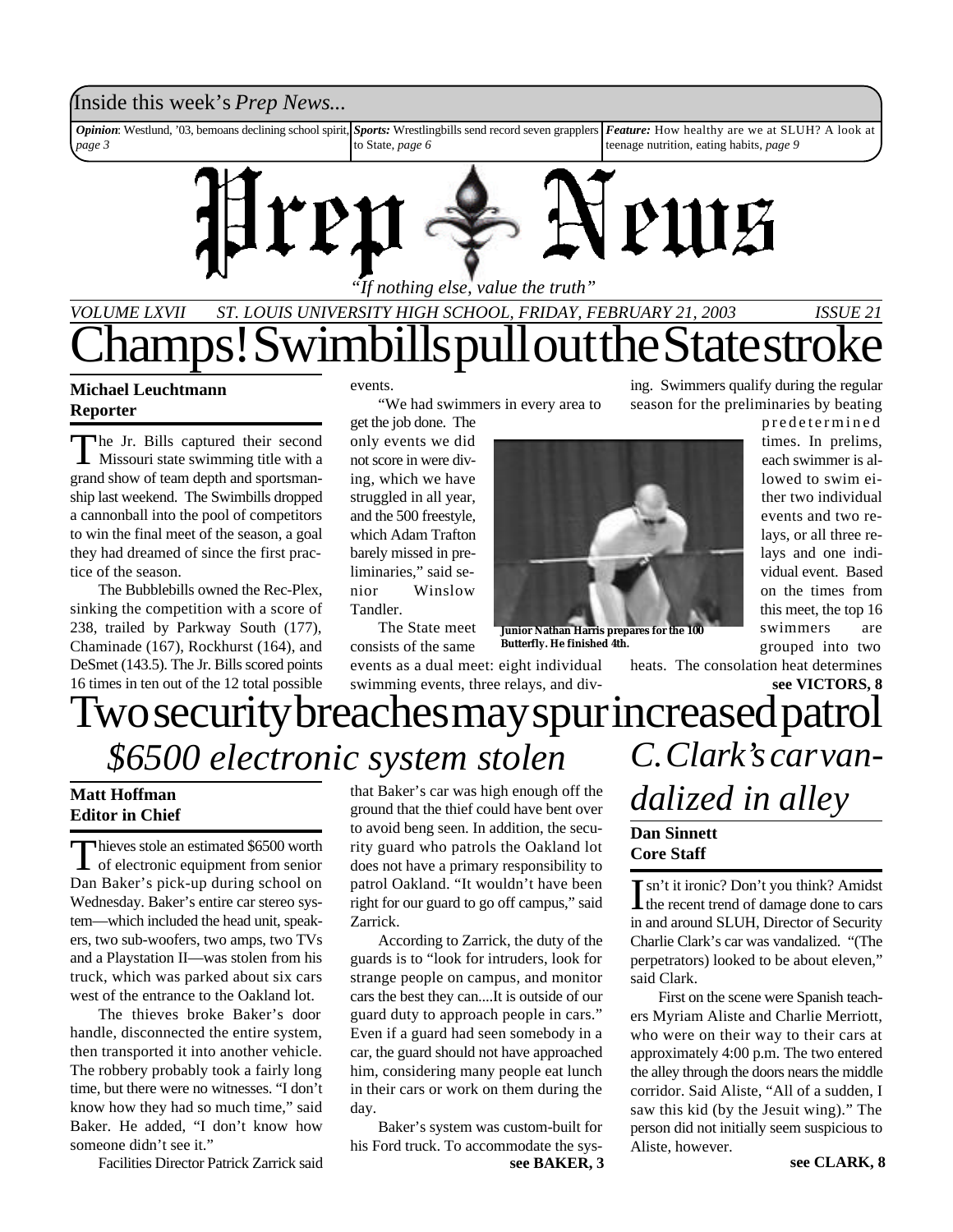# **Tom Fontana**

P icture a foreboding medieval castle sitting atop a rocky promontory. Inside, a deranged lunatic and his loyal hunchback brood over a table, tinkering with various parts until a lightning bolt jolts their mechanical creation to life. A

maniacal scream pierces the darkness: "It's alive! It's alive!"

However, for a far more accurate picture of the SLUH Robot Club, picture a group of guys sitting around Room 221c trying to hone their robot's sensors so

it can drive along a straight line of tape under its own power while the theme from *Shaft* plays in the background. This was the scene on Tuesday as the Robobills fine-tuned their robot before packing it up

**Tom Fontana** In an enormous crate to be sent away on<br>Reporter Thursday for entry into this year's FIRST Ond year in a row in an enormous crate to be sent away on Thursday for entry into this year's FIRST (For the Inspiration and Recognition of Science and Technology) National Robotics Competition. The original deadline was Tuesday, but terrible winter storms that gripped many areas of the country caused FIRST to push the deadline back to Thursday.

Junior David Burghoff and senior Justin Luner sat in front of a laptop computer pouring over lines of code to try to improve the robot's performance while in autonomous, or self-control, mode. During the competition,

the robot will be able to act under its own power for fifteen seconds, and the Robobills were determined to take full advantage of that time period. In this year's **see MYSTERY BOX, 4 see FAR-AWAY, 7** 

**Kevin McCarthy Reporter** Close-Up trip cancelled for sec-

For the second year in a row, SLUH<br>will not participate in the Close-Up will not participate in the Close-Up Foundation's trip to Washington, D.C. because of lack of interest. The Close-Up Foundation, also known simply as Close-Up, is a political group for young people interested in political science and government activity. Every year Close-Up receives hundreds of students from all over the country.

History teacher Tom Wilson, who has been the faculty moderator of the trip for the past few years, attributed the cancellation of last year's trip to the terrorist attack on Sep. 11. "Before 9/11, I had as many as eight to ten (students) express interest in the trip; after 9/11, I had maybe two (students)," recalled Wilson.

Wilson believes that many parents and students were concerned with the issue of security on the trip. Furthermore, Wilson admitted the trip had been

14 Students named National Merit Finalist

Compiled from sources

On Friday, Feb. 7, 15 seniors received<br>letters in the mail from the National letters in the mail from the National Merit Scholarship Corporation. These lads were Denis Agniel, Jim Fox, Brian Guntli, Steve Hirsch, Patrick Hogan, Justin Luner, Jim Martin, J.R. Strzelec, Joe Thomas, Carl Thompson, Chris Wagnitz, Chris Wojcicki, Joe Wright, David Zychinski, and David Mosely. Fourteen of the young schoars will move on to become National Merit Finalists, while David Mosely has become a National Achievement Finalist, an award given specifically to African Americans with superb PSAT scores.

Every SLUH student who attained the Semifinalist stage continued on to

become Finalists. Nationwide, 90% of all Semifinalists become Finalists. The application process included the students submitting information about leadership and community activities, SAT scores, grades, and a letter of recommendation. By reaching the Finalist stage, these students make themselves eligible for 8,000 scholarships sponsored by either the National

Merit Scholarship Corporation, a corporation, or a college.

#### Denis Agniel Jim Fox Brian Guntli Steve Hirsch Patrick Hogan Justin Luner Jim Martin NATIONAL MERIT FINALISTS J.R. Strzelec Joe Thomas Carl Thompson Chris Wagnitz Chris Wojcicki Joe Wright David Zychinski

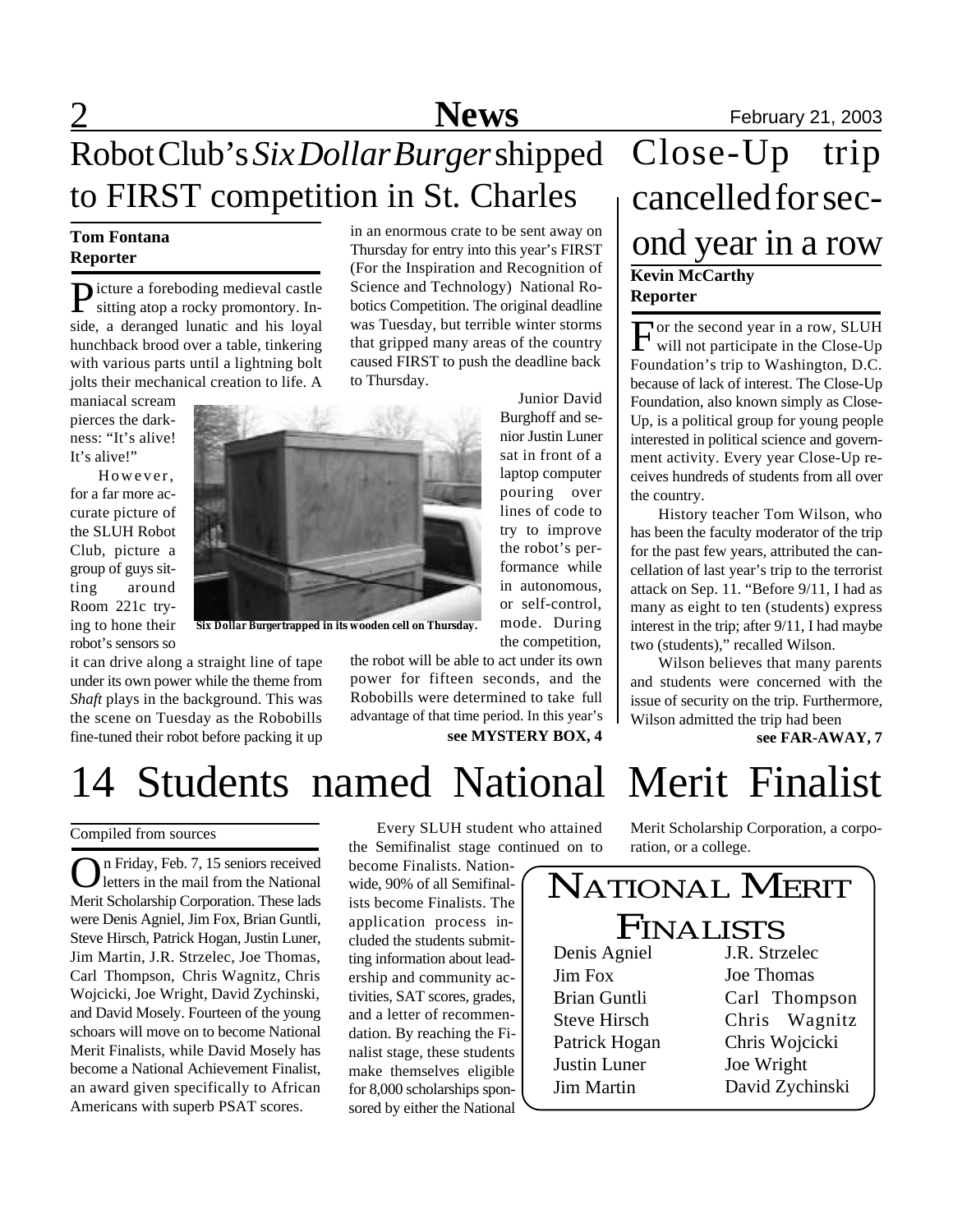## Westlund sees Big Brother ending school spirit LETTERS TO THE EDITOR

To the Editor:

Thinking back to my freshman year at the U. High, I remember everyone's reaction when the STUCO Belly Brigade made their rounds to each homeroom, pumping the student body for the weekend's big events. In a weird way, their topless antics worked, as there would always be a huge turnout, whether it was for a football game or Spring Fling. Through their efforts, I came to develop what I believe is a strong sense of school spirit. Actions like the Belly Brigade, bombardments of flyers advertising social events, or funny impersonations over the intercom livened up the atmosphere.

Something has changed though. These once vivacious halls are under attack. SLUH spirit as we know (or knew) it is under attack. The downfall began with the elimination of the Belly Brigade, reasons unclear. Student Council can still parade through the halls, but with shirts on. Doesn't this small change defeat the purpose of a Belly Brigade? Soon after, STUCO was criticized for its "Ball Till You Fall" advertisement for the Fall Ball. All posters carrying the phrase were removed because a select few had problems with its mistaken message. The Fall Ball was suddenly masked with the euphemized Autumn Social. Recently, student voices heard over the intercom faded because of complaints. During hockey season, an attack was made on conduct at hockey games. Yes, conduct at hockey games occasionally got out of hand, but this problem corrected itself last year. Last week, the long-awaited Valentine's Day collaboration was banned for unspecified reasons. Personally, I can see why the axe was lowered on the joke-filled issue, but a compromise seems more logical than absolute abolishment. Maybe it's me, but little things here and there, previously having contributed to SLUH's tradition of great school pride, are slowly being edited out of our lives.

This letter may seem like another complaint commonly heard in the hallways, but I look at this as more of a realistic perspective. I'm a typical student, involved in school activities, but I do not happen to be a member of STUCO. On the other hand, I've always turned to them for school spirit, but I find this task is becoming harder. For example, instead of listening for elected officials over the intercom, I now have to seek them out to ask them about weekend activities. How will underclassmen become aware of school events if the mouths of our student body leaders are being taped shut? 2002-03 may be a "guinea pig" year, but as a student I see extreme censorship taking place. Without spirit, students simply have an uninspiring daily routine of getting up, going to school, and going home. As strange as these disposedof traditions may seem, they're part of who we are as a student community, and to wipe out tradition is no better than running around the building, kicking holes into the walls. Damage is certainly done; only the school can repair sunken-in drywall within days. Past classes have had tremendous success in promoting excitement in the halls. Why can't we? I believe the main source of anxiety within the student body stems from a failure to compromise on behalf of the administration. If negotiations were to take place, the chances are both parties would walk away satisfied. Finding the middle ground seems more reasonable compared to what has already taken place.

I believe these recent changes are part of an effort to promote an elite image a select few deem SLUH should possess, but in trying to advance this superficial standard, the opposite effect has taken place. The effect has become all too obvious. Not only has school spirit suffered, but the well being of SLUH itself is also at stake. Are students sleeping on pews such an eyesore, or does the real travesty reside in what visitors might infer? Why should tour guides at the Open House avoid the side of the building overlooking the alley?

The class of 2003 will be graduating in less than four months, and SLUH's affairs will technically no longer be our problem. My concern is for the classes that follow and for the school itself. In what direction is SLUH headed as a community? Will future underclassmen be introduced to a lively SLUH spirit by upperclassmen? How will upcoming senior classes shape their sense of school spirit? How will they accomplish such a feat with Big Brothers critiquing their every move?

Andrew Westlund, '03

## BAKER

(from 1)

tem, the back seat was removed and rebuilt around the amps and subs. The sun visors which had the TVs in them were "ripped right out," according to Baker. The truck has large Superior Sounds and Security (the company that sponsored his system) graphics on it. The sticker may have been a giveaway that his car had expensive electronic equipment, but, by letting them sponsor him, Baker saved money on the system.

It is uncertain what time Wednesday the thieves struck, but it was probably a planned heist, considering the amount of equipment stolen—which would not fit in a car—and the technical know-how required to disconnect everything. Zarrick suspects that the thieves have stolen from cars on Oakland before.

After the incidents in the alley and this incident, the guard who usually patrols the Oakland lot will be making more rounds in the alley and on Oakland. In the future, Zarrick said, "We are going to be exploring alternatives." Some ideas include more cameras, an updated camera system, and somewhat restricted parking.

However, Zarrick said, "If young men are going to park on Oakland, Brother Thornton Way, or Berthold, they absolutely must not leave anything valuable in sight."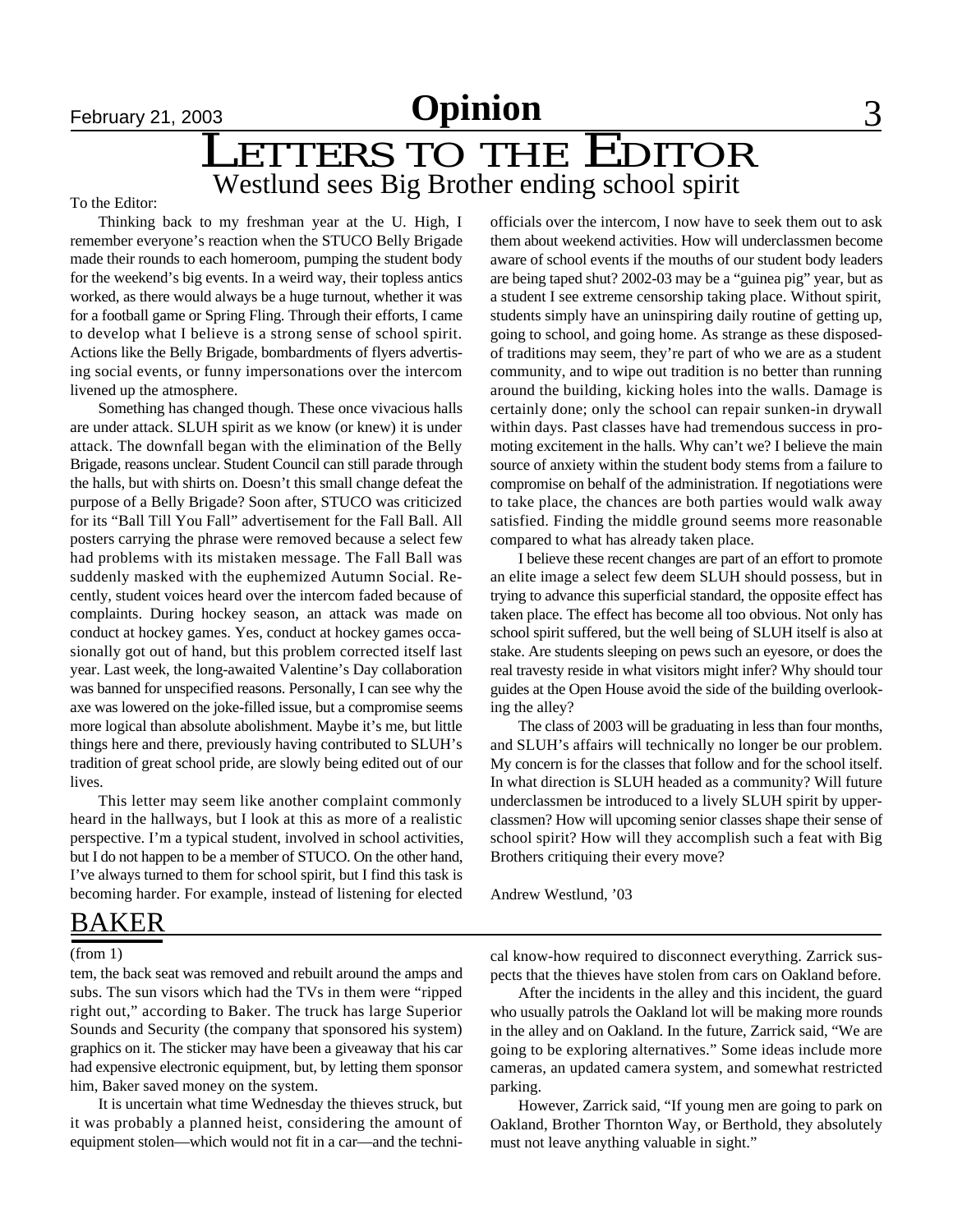

## 4 **News** February 21, 2003 Valentine's issue cancelled permanently *Issue will end after 22 years of publication*

### **Nick Odem Staff**

L ast Friday, many students eagerly<br>awaited the SLUH Valentine's Day<br>publication, which has entertained students ast Friday, many students eagerly awaited the SLUH Valentine's Day for many years, but this year it did not come.

Over the past few years, many felt that the valentines had become obscene. Some of the published valentines contained inside jokes that some could take as offensive. Assistant Principal for Student Affairs Eric Clark was upset by the fact that "some of (his) colleagues were made fun of." He was also upset that "young ladies from other schools were sending very sexual (valentines)."

STUCO Moderator Brock Kesterson tried to offer some explanation as to why the issue was cancelled. He said that this year there has been a "focus on (the) respect of SLUH students." Kesterson said, "There MYSTERY BOX

competition, robots will work in teams of two to push and stack boxes in their scoring zone. The boxes, which resemble large Tupperware items, will have strips of reflective tape on their sides. The team looks to use optical sensors to track and move the boxes even while in autonomous mode. During the competition, the judges will have control of switching between autonomous mode and manual control.

While Burghoff and Luner tried to work out the kinks in the robot's programming, other club members took the robot for several test runs. To demonstrate the robot's power, junior Greg Eschelbach sat in a chair while fellow juniors Frank Havlak and Brad Witbrodt piloted the robot as it pushed Eschelbach across the room. The robot is able to push around four hundred pounds of material.

While a noticeably miffed Burghoff complained about the funky beats of *Shaft* assaulting his eardrums, the group debated over what to name the as-yet-unnamed robot. The "Name the Robot Contest" published in the *Prep News* yielded a veritable cornucopia of names that were interesting, to say the least. Submissions ranged from

(were) some bad, nasty, malicious, meanspirited things (submitted)."

Originally, the *Prep News* carried the responsibility of printing the Valentine's Day issue. This tradition began in 1980, when three sides of paper were filled with valentines. The 1999 issue had 18 sides, and the 2000 issue had 36 sides of paper. Aside from laying out the gigantic issue, hundreds of valentines would have to be read and evalutated for their appropriateness. Evaluating the valentines was a fairly difficult task because many of the inside jokes could appear benign. Although the *Prep News* edited and cut hundreds of valentines, some inappropriate ones would make their way into the issue, causing serious offense to some students. Trying to create an issue that would not offend anyone began to border on impossibility. According to an editorial in the Feb. 9, 2001 issue of the *Prep News*, "When even one valentine that brings about

(from 2) the unimaginative ("The Robot"), to borderline inappropriate ("Botulism"), and downright strange ("P. Botdendistel"). The two finalists were "Quicksilver" and "The Six Dollar Burger." After a lot of squabbling, the members declared an uneasy truce and decided on "The Six Dollar Burger."

> After six frenzied weeks, the efforts of these students and their fellow team members—senior Bob Purcell, juniors Joe Marincel and Nick Berndsen, two consultants from Boeing, and a smattering of students who dropped by occasionally to offer aid—have finally culminated in the creation of 129.1 pounds of robot . The robot is made mostly of aluminum, but it also contains wood and steel. The team controls the robot with two joysticks mounted on a portable control panel. An aluminum frame rests on four wheels. Each wheel is powered by an individual motor. Luner explained that though the wheel motors are "all independent, we programmed them so that each joystick controls one half of the robot." Two wings stand upright, one on each side of the robot. They fold down to either side to create a wider surface for pushing boxes. A tangled heap of wires sits atop the back of the robot. Though the heap

suffering is published, the spirit of the entire publication is wasted." STUCO took over the responsibility of printing the issue in 2001.

This year, STUCO wanted to keep the tradition alive, yet they also wanted to make sure that the valentines were kind. Kesterson said that STUCO did "everything (they) could to make it a quality issue." STUCO was also under pressure from the student body to publish the valentines.

Clark explained that the "administration, faculty, and staff" all helped inform this decision to permanently cancel the Valentine's Day issue.

"I completely understand the administration's point of view," Kesterson remarked. He is hoping that the Valentine's issue will eventually "fade out" of memory and won't be a problem anymore.

Clark commented, "It is unfortunate that it couldn't be done in good taste."

of wiring may seem incomprehensible to an outsider, the team knows each wire's exact place and function.

 One final adornment is a team flag, a foreboding black Jolly Roger. The flag features a menacing skull that sits across two crossed cutlasses, mocking any foe that would dare cross its path. Eschelbach commented that, although FIRST supplied them with a large box of parts, the team "spent almost all of our thousand dollars from NASA" on other parts for the robot.

 On Wednesday, once again under the guidance of moderator John Shen, the team finished up the project and packed the robot in its crate to be sent away on Thursday. The regional competition begins on Thursday, March 6, at the Family Arena in St. Charles, Mo. The day will begin with final robot tune-ups and will then progress into preliminary rounds of competition. The regional contest will continue on March 6 and 7. The Robotics Club looks to have fun and try to contend in its rookie year.

#### **Correction**

Last week's *Prep News* stated that repairing the drywall would cost \$30-\$40. The repairs will cost \$130-\$140.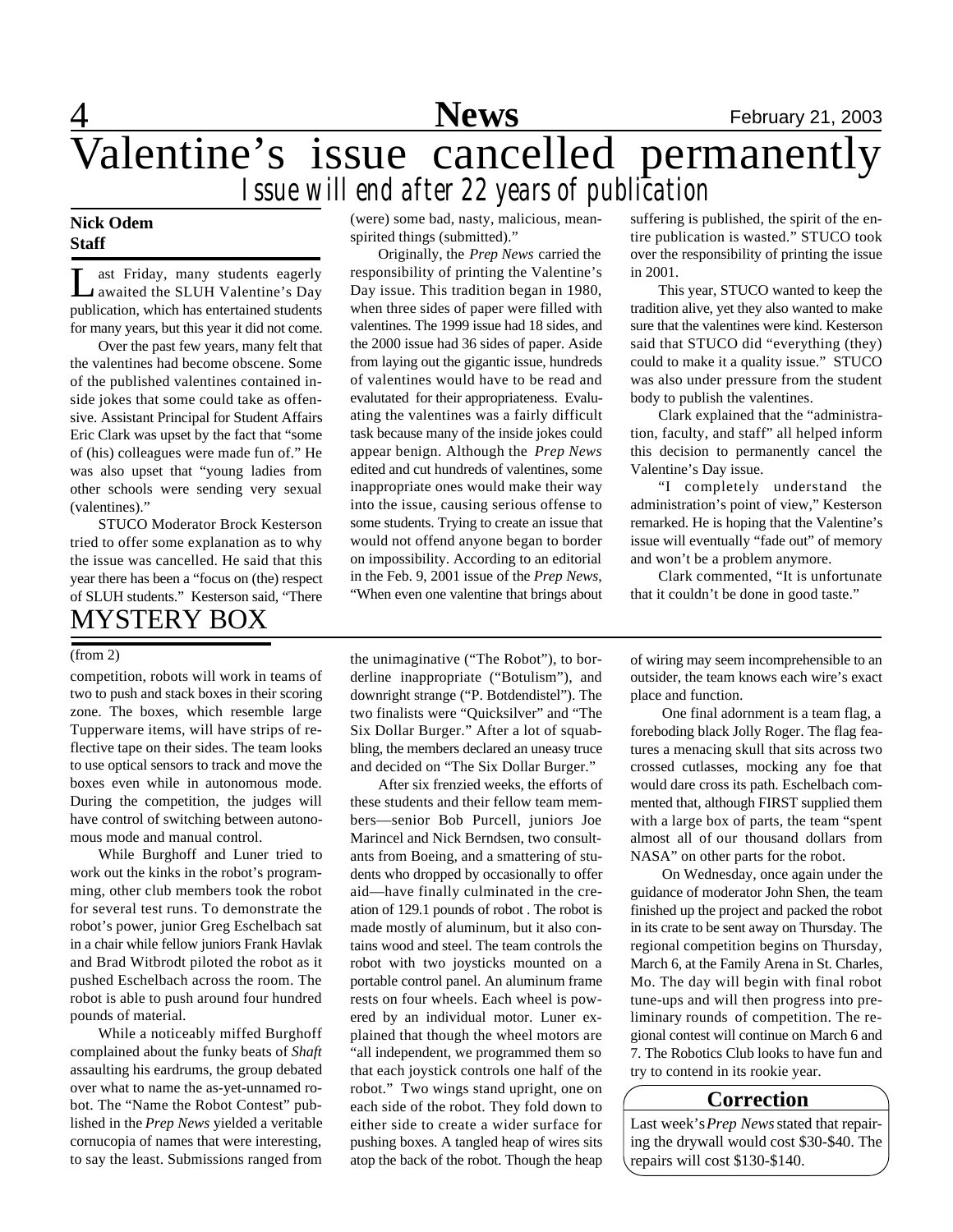## **February 21, 2003 Sports** 5 Hockey season ends in disappointing weekend TEAM DEFEATS FT. ZUMWALT SOUTH, LOSES TO DESMET TWICE

### **Chris Wojcicki Reporter**

The Icebills came into last Friday<br>night's game against Fort Zumwalt he Icebills came into last Friday South already looking ahead to DeSmet. All it would take was a victory or a tie in the game, or even a win in the mini-game, for the Jr. Bills to advance.

 Zumwalt South was not going to be easily deterred, though, refusing to be shut down in the early first period as they had been in the prior game. Junior goalie Charlie Effinger was forced to make several remarkable saves in order to keep them off the scoreboard.

 After withstanding the early barrage, the Jr. Bills got their first goal on sophomore Mike Tangaro's rebound off a shot by Howie Place. With just 6:40 left in the first, junior Matt Pijut added to the lead with a backhander just under the crossbar.

 The second period was full of Jr. Billiken penalties, resulting in an extended 5-on-3 which was killed successfully. It was not until the end of the period, though, that Tim Mudd was able to strike, extending the lead to 3-0.

 In the third period, Effinger again stonewalled the Zumwalt attack, keeping his shutout while Mike Mudd finalized the victory with a goal with just a minute left in the game.

Coming off the 4-0 win, the Puckbills



**Mike Mudd (#6) and teammates celebrate Matt Pijut's first period goal against Ft. Zumwalt South Friday night.**

faced DeSmet in the quarterfinals, with the same two-win format. Just over a

minute into the series, DeSmet took the lead on a shot from the point while Effinger was screened in front. DeSmet continued to dominate, but did not score again until the beginning of the second period.

 The Spartans proved to be just too much for the Jr. Bills, tying them up in front of the net, gaining rebounds, and s c r e e n i n g

Effinger. That rebounding resulted in DeSmet's third goal halfway through the third period. DeSmet's final goal, during a 5-on-3 power play, all but ended the game, 4-0.

 The Busiebills came into Monday night's game much more motivated. This game was a must-win for the club. Their determination showed, as they applied a lot of early pressure to the DeSmet goaltender. However, none of the shots snuck through. DeSmet got on the board

first, following a Jr. Bills' turnover in their own end. The shot from the point went in, no doubt due to the chronic traffic in front of Effinger.

 The second period opened with another DeSmet goal in front of the net, making the score 2-0. At this point, things began to look bleak for the Jr. Bills club. A tie would not be enough to advance to the mini-game. They needed a win.



**Tim Mudd (#18) shoots over a Ft. Zumwalt South defender's stick.**

Another DeSmet goal halfway through the third period basically put the game out of reach for the Jr. Bills, and their 2-on-1 goal with a minute left ended any hopes of the Bills advancing. While it was a valiant effort, the team still fell, 4-  $\Omega$ 

After the game, coach Charlie Busenhart commented that he was proud of the way the team played, but DeSmet just got all the breaks. He was very proud of the team's overall performance during the season as well.

| <b>HOCKEY BY THE NUMBERS</b>                 |                   |
|----------------------------------------------|-------------------|
|                                              |                   |
| <b>Record: 16-6-2</b> (not including Tourna- |                   |
| ments)                                       |                   |
| <b>Goals:</b>                                |                   |
| Matt Pijut                                   | 23                |
| Tim Mudd                                     | 17                |
| Assists:                                     |                   |
| <b>Brad Naert</b>                            | 19                |
| <b>Goals Against Average,</b>                | <b>Team:</b> 2.00 |
| Goals For (GF):                              | 98                |
| <b>Goals Against (GA):</b>                   | 45                |
|                                              |                   |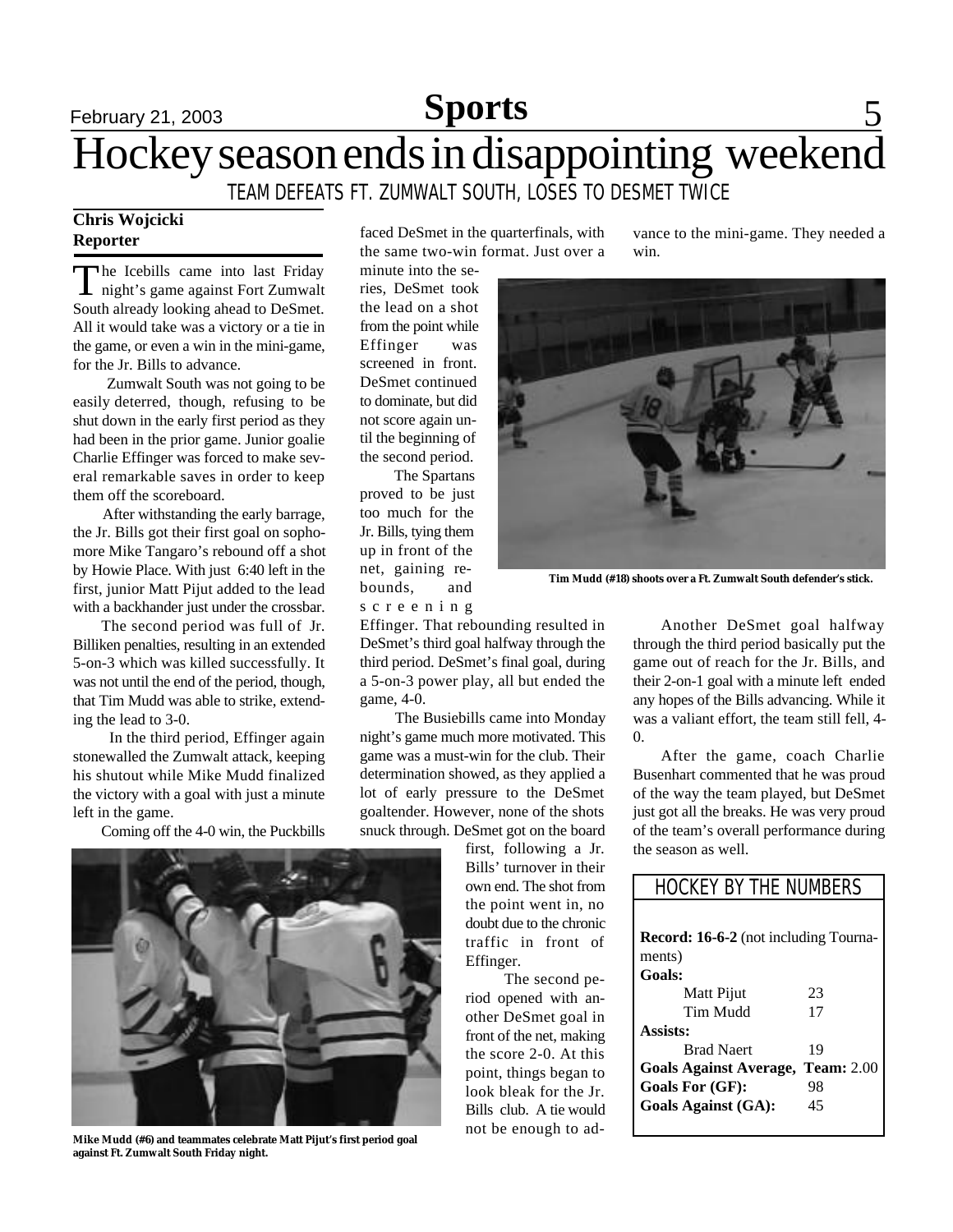### **6 Sports** February 21, 2003 **Sports**

# restlebills send seven wrestlers to

### **Mike Smallwood Reporter**

A t some point late in the season,<br>A a wrestler's focus must turn comt some point late in the season, pletely to his personal achievements his advancement into the state tourna-

ment. This past weekend, the Singletbills qualified a school record seven wrestlers to the tournament.

Coach Tim Curdt was not merely "ecstatic with the seven that qualified," but also with the fact that "other guys had great shots as well."

Sophomore Phil Clerc (112) will be gaining some early experience in the State tournament since he came from behind in his semifinal match against a tough DeSmet wrestler to qualify. Two weeks earlier, the Spartan wrestler had pinned Clerc, but with

the chance of going to the State meet on the line, Clerc stepped up with two aggressive reversals and then a takedown in the third period to triumph, 15-11.

Rob Nahlik (119), who has been the team's immovable example of dedication and leadership throughout the year, blew away his first two opponents, pinning them both. However, in the finals he faced off against a three-time State placer who is



 **Sophomore Phil Clerc (right), squares off against an opponent. Clerc is participating in the State meet, which began Thursday and ends today.**

expected to be the state champion in his weight class. Nahlik simply shrugged off any intimidation he might have felt and instead went onto the mat to wrestle aggressively. Although Nahlik lost 12-6, this type of match will be important for Nahlik. According to Curdt,"He can't just be happy to be (at State)...He can't be surprised to win."

Also qualifying was junior Nick Born (125). He suffered a tough 7-5 overtime loss in his semifinal but came back to win his final match, claiming third.

"He wrestled pretty tough and that's important for us because he will have to be one of our leaders next year," said Curdt.

Justin Clerc (140) will return to the State meet for the second time after a decisive victory over an opponent from CBC to whom he had lost just a week before at Districts. With his pin at 3:42, Clerc guaranteed himself a return to State.

Chris Wagnitz (152) will also be returning to State, this time as a Sectionals winner. His toughest match, like Nahlik's, came in the finals. He faced off against a DeSmet wrestler who had beaten him at

**see SEVEN, 7**

# Basketbills go 0-2 against MCC competitors

### **Kyle Poelker Reporter**

 $\overline{J}$  ith their first win in three games last week at Mehlville, the Basketbills looked this week to build on their most immediate success, trying to get their first MCC win since a 57-54 upset victory against DeSmet on Dec. 20. And for all but the last 1.6 seconds of their game against Vianney on Friday, it looked as if they would break their threegame MCC losing streak.

The Jr. Bills came out hot on Friday, blitzing Vianney in the first quarter of the game behind the heroics of point guard Jason LaFlore. LaFlore hit several threes in the first quarter and, combined with the efforts of his teammates, took an 18-9 first quarter lead over the Golden Griffins.

But early success would not be duplicated in the second quarter. Vianney

made a run and overcame the Jr. Bills' lead. Scoring less than half of their first quarter total, the Jr. Billikens fell behind 30-26 at halftime.

The resilient Jr. Bills came out of halftime and Phinney Troy and Pat Ostapowicz opened up the half in high fashion, tying the Griffins at 30.

However, the Griffins began to pull away towards the end of the third quarter, ending with a 44-38 lead.

The beginning of the fourth quarter brought much of the same for Vianney, who further stretched their lead.

 Despite this fact, the Jr. Bills showed some serious gumption and began a run that would take them to a tied score with five seconds left in the game.

A key three by junior Andy Lowes, along with another one of LaFlore's five three-pointers, started the Jr. Bills' run that concluded with two LaFlore free throws to make it a tie game with 1.6 seconds remaining, and overtime seemed as if it would be the game's deciding factor.

Of course, the most reasonable things aren't always the answers. With Vianney bringing the ball up the court, a ticky-tack foul on LaFlore sent Vianney point guard Paul Paradowski to the free-throw line.

 Paradowski hit one of two, and the Jr. Bills weren't able to convert on a desperation chance, and the game ended with a 58-57 Jr. Bill loss.

LaFlore finished with 19 points, going five of nine on three-point shots.

While a solidly played and exciting game, "It just wasn't good enough," junior Chris Luth said. "We put on a hell of a run at the end, though."

So with a moral victory in place, the Jr. Bills had to get ready for another tough MCC challenge against the Metro topranked Chaminade Red Devils. It seemed as though the Jr. Bills were well prepared **see MCC, 7**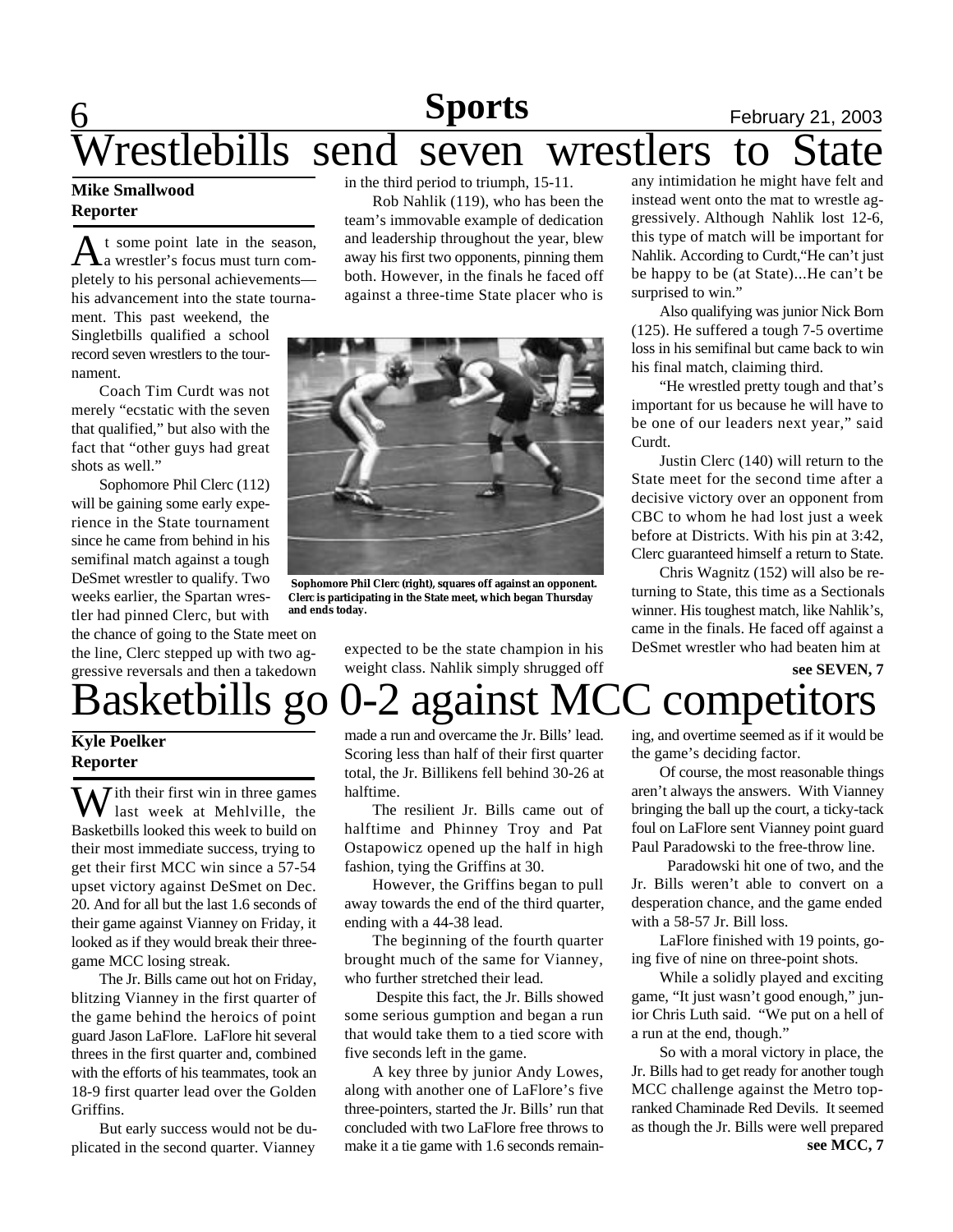for the task at hand.

This game was another in which the Jr. Bills came out on fire. In the first two minutes of the game, the Jr. Bills hit two triples, and Ostopawicz added a third at the 3:07 mark to take the lead, 11-8.

The Basketbills continued their tear when Lowes hit his second three of the quarter, and then junior Jeff Milles added the quarter's fifth trey with three seconds left in the period to give the Jr. Bills a 19- 17 lead.

The hot streak continued in the quarter, with LaFlore and Andy Lowes hitting threes in quick succession to put the Jr. Bills up.

But despite the Jr. Bills' hot streak, the Red Devils were able to counter every step of the way, and they ended the half with a 31-26 lead.

The third quarter was stagnant on both ends of the ball, and the Jr. Bills and Chaminade traded baskets that led to a 43- 38 lead for the Red Devils.

The beginning of the fourth quarter was do or die for the Jr. Bills, and they chose do.

Junior John Kaminski used a power post move to score a layup which was

## FAR-AWAY

#### (from 2)

diminished somewhat following September 11th. "After 9/11, places we were usually able to get to had been restricted," Wilson said. "There are now restricted areas (in Washington, D.C.) in which students are no longer allowed."

Fellow American Politics teacher Steve Casey concurred with this assessment. Casey said, "You cannot take a tour of the White House."

This year, Wilson was once again forced to cancel the trip due to a lack of student interest. Wilson and Casey offered several explanations for this. First, there is the obvious factor of missing a week of school. Casey believes this is a big factor at SLUH, where some students are even "afraid to go on retreat because they don't want to miss school."

Second, the Close-Up trip is just one

followed by a Jason LaFlore three that pulled the Jr. Bills to within two of the area's number one team. But this was the closest that the Jr. Bills would get to the Red Devils, and they were held in check for the rest of the game, coming no closer.

The game ended with a 60-48 loss at the hands of the Red Devils.

Commenting on the game, Lowes, who led the team with 13 points on the night, said, "We felt the only way to keep up with (Chaminade) was to shoot well. I was open, and then I shot." On the breakdown of the team near the game's end, he said, "They hit some big threes that just put us down."

Junior center Chris Luth echoed Lowes's sentiment, saying, "It was another game that we let slip away."

The Jr. Bills have one last chance in the MCC to not let the games "slip away." They play the DeSmet Spartans on Friday at SLUH at 7 p.m. The game is to be immediately followed by the STUCO produced talent show to benefit the Kids with Cancer foundation. The basketball team encourages all to come to the game and then egress to the talent show in the nearby theatre to help support a truly good cause.

## $\overline{\text{SEVEN}}$

#### (from 6)

the SLUH-DeSmet dual meet. However, Wagnitz came out victorious this time around with a 7-4 decision in which he controlled the entire match.

John Kister (171) overcame a Chaminade opponent that had beaten him once before to get himself into the state tournament.

Rounding out the group of seven that will be going to Columbia this Thursday and Friday is John Stathopulos (275). After a disappointing loss in the first round to an opponent whom he had previously beaten, "He got his nerves worked out, and we saw the real (Stathopulos)," said Curdt. Stathopulos would end up beating this opponent once more in the finals by a score of 7-4 to claim a third-place finish.

It was overall "a great weekend for us," Curdt said excitedly. It surely promises to be an even more exciting weekend as these seven wrestlers battle the 15 other top wrestlers in their weight classes from around the state. They are already in the group of elite wrestlers and they can become State placers from here.

of many opportunities that SLUH students have for off-campus trips, and Wilson believes, "A lot of students are taking those other options." Casey also worried that the Close-Up trip may not seem as attractive an option as others to students wanting to take a trip with the school. Casey connects this to a problem he has often seen in his students here at SLUH. "I think young people have a feeling of alienation from political affairs," he said. "There's this feeling that 'my vote doesn't matter."

Finally, both Wilson and Casey believe that the issue of security remains a major concern for many students and parents.

SLUH has participated in Close-Up for a number of years. The Close-Up trip is handled by the History Department, which rotates the moderator every few

years. The trip is open to sophomores, juniors, and seniors. Wilson describes the Close-Up trip as "a trip to Washington, D.C., to see how government works in the Beltway."

Wilson, however, is optimistic regarding the future of Close-Up here at SLUH. "We are hoping to try (the trip) again next year," Wilson confirmed. "If not," he went on to say, "(the History Department) will try to plan a similar type of trip that we ourselves organize."

Casey, who attended Close-Up when he was a senior in high school, also expressed his hope that Close-Up would continue to be offered at SLUH. "One of the neatest parts of the trip that I think people don't recognize," he said, "is mingling with people from all over the country, and even all over the world, in the lobby of the hotel you live in for a week."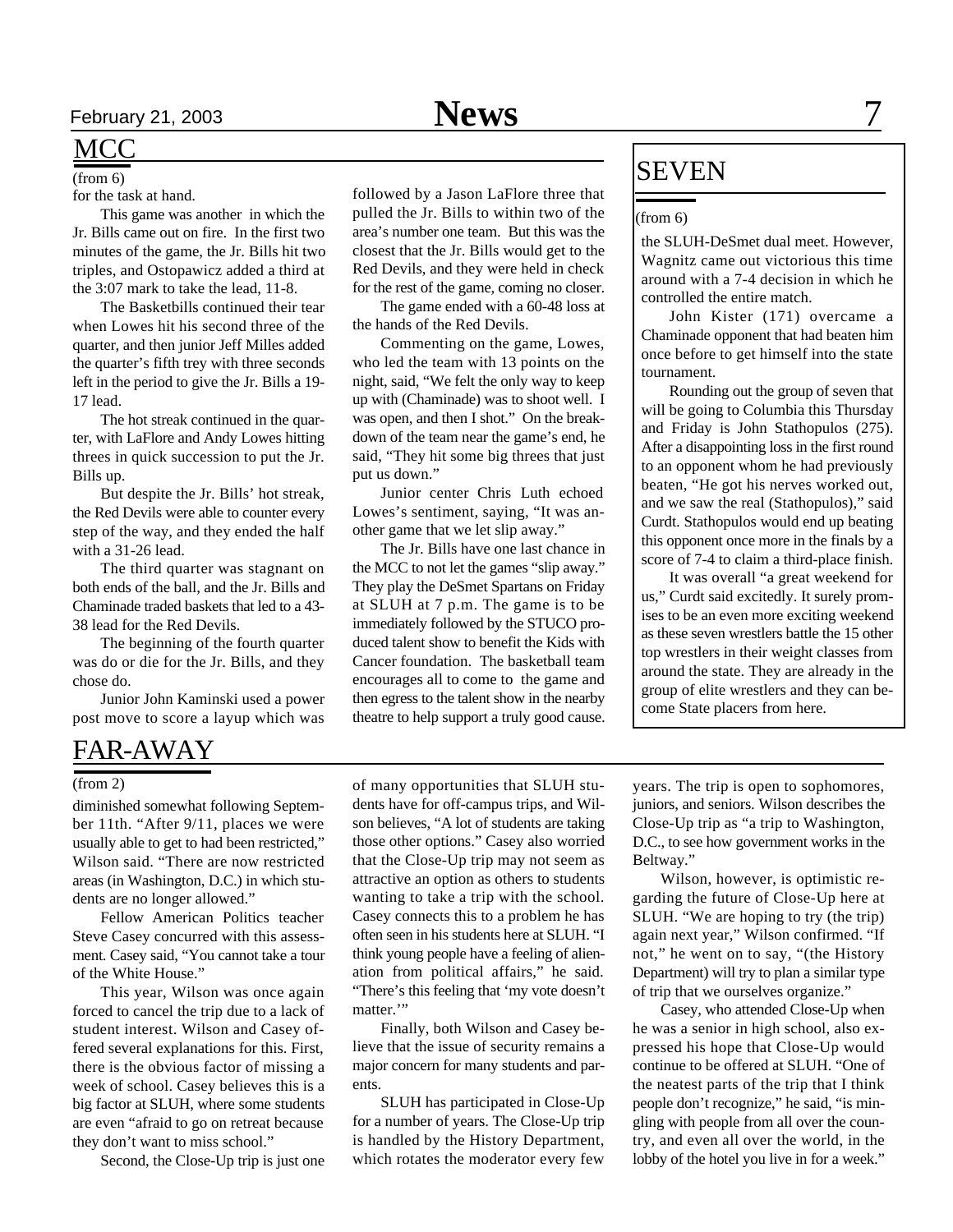## 8 **News** February 21, 2003 VICTORS

#### (from 1)

places sixteen through nine while the Championship heat is for positions eight through one. Any given swimmer may only move up or down within the heat he is placed in for the final meet, not out of it. Each individual swimming and diving event is worth 20 points for first place down to one point for sixteenth. Relay races count for double the individual point amount.

The preliminaries last Friday created a stir of excitement within the team. The team lacked individual top three finishes, yet had multiple top sixteen placements. Coach Fritz Long and assistant coach Jim Knapp, S.J., worked out the numbers and realized things looked really good for the following day's State meet.

Relays gave the Jr. Bills a major advantage over other teams at State. SLUH placed second to Parkway South in both the 200 medley relay and the 400 freestyle relay and won their only first place slot in the entire meet with their 200 freestyle relay, beating out Rockhurst. These three finishes netted the Fishbills 108 points alone. Each of the races was pretty tight, as all were won or lost by about one second.

"Our relays were huge. They did what they needed to do," commented Knapp.

The widespread individual contribution by swimmers also contributed to the team's success. The brothers Heafner, senior Tom and sophomore Tim, scored the team 28 points apiece, with each making a fourth and sixth place finish in four separate events. Juniors Kurt Doll, Nathan Harris, Gabe Toennies, and Nick Konczak earned 22, 19, 16, and 14 points respectively and each scored in two events. Sophomore Adam Trafton joined in on the scoring frenzy, adding his own three points to the mix by placing 14th in the 200 freestyle.

"It was a team effort where everyone swam well. We didn't have a (Michael) Woodson like (Parkway) South or a (David) Zenk like MICDS. We had lots of individuals step up to make it happen," said captain Kevin McEvoy. "Because we didn't have one sensational star, we went in appearing as an underdog but came out as top dog."

The Jr. Bills first-place finish is their best since 1977, when they finished fourth. It is their second state title of all time; the first was in 1956. Back in 1956, just 11 years after World War II ended, the swim team won all five of its dual meets and the Normandy relays, under the direction of Tom Kelly, S.J. and assistant coach Alex Ikeda. The meet was held at Washington University and the Jr. Bills won with a score of 57 points over Principia's 27. It was the first year the 200 medley relay was swum, and the team set the record that year with a time of 2:04.5. This year in State, the Splashbills swam the same event in a time of 1:39.64.

"It is funny to think that the last time we won State was the year my own father was born," said Nic Rottler.

This year's being Long's first as head coach of the team after former coach Terry Murray took a position at MICDS adds to the impressiveness of the team's winning its first state title in 47 years.

Long said, "The guys not only worked hard and made sacrifices, but they trusted me, listened to my coaching, and believed in what I told them. This is what it got us."

Murray commented that he "was proud of their accomplishment," adding, "Coach Long did an outstanding job getting this group prepared to win. Watching them on Saturday, I was most impressed with how

## ARK

"I thought it was one of our students at first. I thought he maybe needed a ride," she continued. Soon after noticing the person, the situation turned curious.

"I see this kid throwing a rock. I said 'What are you doing?' And he just looked at me," she said. The vandal was soon joined by four other boys who were nearby. After this, the incident seemed over. Aliste remarked further on the boys' demeanor: "The only thing that struck me was how calm they were."

Aliste went to the switchboard and alerted Clark of the disturbance. Once Clark realized that the rear-driver's-side window was broken, he set out after the minors on foot: "I chased them all the way up to Forest Park...past Macklind." Clark, however, "didn't want to confront them off (of school) property." Clark was on the phone with the police as he pursued the suspects, trying to let the police know of his location so they could help. "I didn't want them to split up in five different directions."

Clark had a plan so as not to be spotted

relaxed the team was and how each swimmer had their best meet. (This attitude) says a lot about Coach Long."

Physics teacher Paul Baudendistel, who helps with the swim program at home meets, was unable to attend the State meet because he was getting married at the commencement of the finals. Jokingly stealing some credit, however, he was "glad to be able to inspire the boys without even being there."

With the lane lines wrapped up, blocks aside, and flags down, the team is undoubtedly pleased with their 2003 Missouri state swimming title. With this year's success, it is hard not to look to next year with hopes of turning the team into a new dynasty with multiple repeats. Judging from the number of juniors scoring points individually and the team's losing only one senior who scored points in individual events (Tom Heafner), things look promising for next year. The Fishbills are hoping for the talent that is there to continue to grow and new talent to arise. For diving, they are hoping a couple of individuals step up and score points next year under the direction of Long and Knapp. "As far as I know, I'll be back," said

Long.

(from 1) while trailing the suspects: "Every time they turned around, I just acted like I was getting into a car."

> Clark became frustrated because the police were nowhere to be found. "I just went up and stopped them past Forest Park Community College," he said. Although the pursuit went on for quite some time, Clark said, "I probably could have caught them earlier." Once Clark had the perpetrators in hand, "The police took them into custody, questioned them, and are investigating (the incident)," he said.

> This last incident in the alley has led to some changes in the security procedure. "Instead of being primarily on the Oakland side, the guard is going to be, for a short time, in the alley just so the bad guys can see that we have somebody there," Clark explained.

> The damage done to Clark's Camry is estimated at \$246. Clark expressed his feelings about the recent rash of break-ins: "As disappointed as I am when any break-in happens, I'm really disappointed about this one."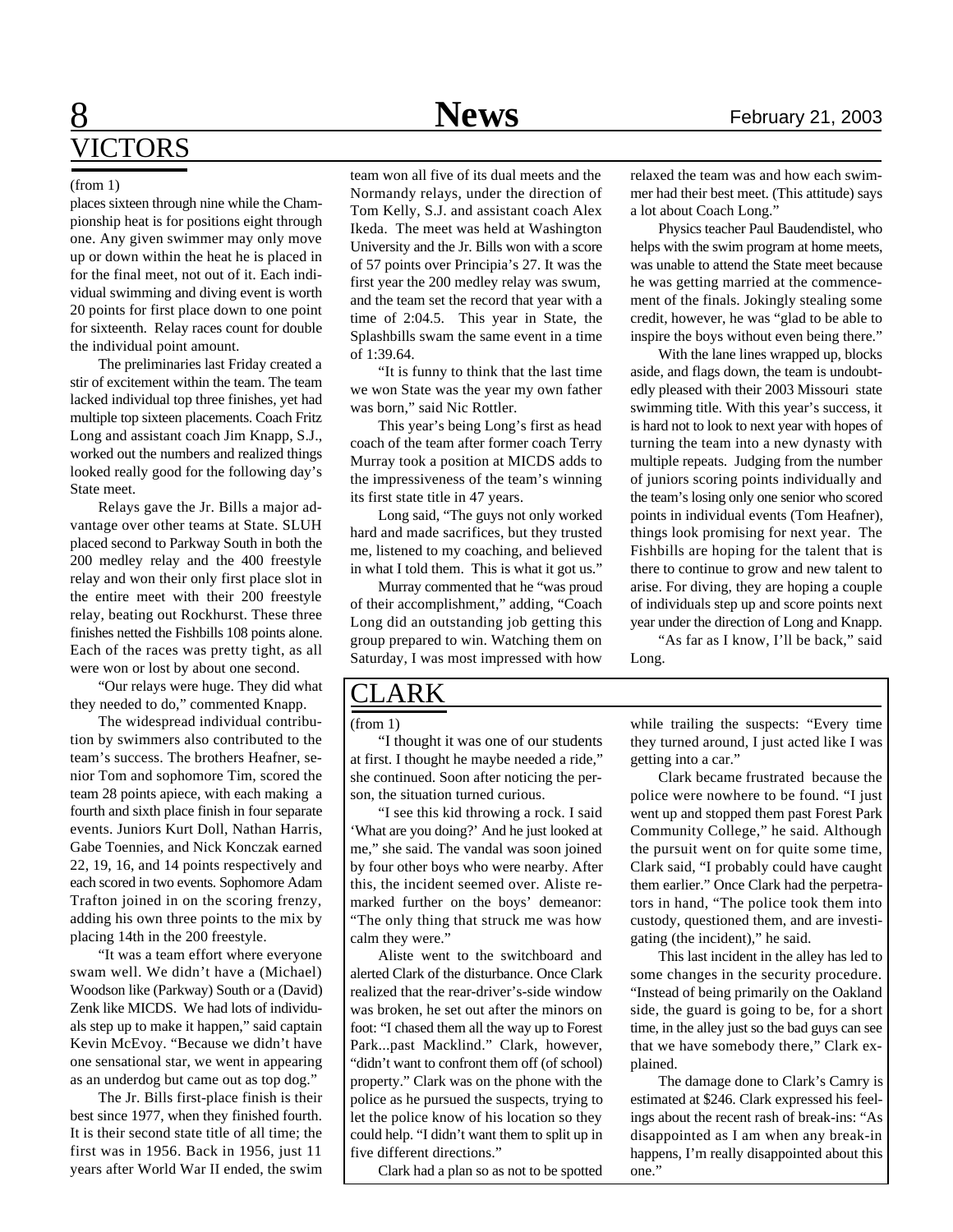# **February 21, 2003 Feature** 9

# Teenage weightland: food and health

#### **W. David Mueller Core Staff**

According to the National Institutes of Health, the United States is the fattest nation in the world, and St. Louis is the second fattest city in the country, bested only by Houston. A report from the National Center for Health Promotion and Disease Prevention (NCHPDP) says that people who are 30 or more pounds overweight lose roughly seven years off their lives. Overweight people are more prone to a hereditary predisposition towards diseases such as diabetes, heart disease, cancer, stroke, circulatory problems, arthritis, and kidney disease.

Today's eating habits have created an obese culture, which starts with the youth of America, who are steadily becoming heavier. According to the Centers for Disease Control and Prevention, the average weight of Americans is increasing two pounds a year. The younger generations are putting on extra pounds as their metabolisms decrease. Teens that have bad eating habits will most likely continue with those habits as they pile up the pounds.

The most important element to a person's weight is what he or she eats. Stephanie Brusca, Director of the Diabetes program at the John Cochran V.A., said, "It's at the center of your health." Even those athletes in first-class condition who overeat are subject to disease. The opposite is also harmful. "Starving yourself unnaturally is unhealthy and destructive to the body," said Brusca, "especially with males because their metabolic growth is high anyway.(They) need to eat more calories."

According to an NCHPDP report, for a man 5'8", a healthy weight is 164 pounds or less; for a man 5'11", a healthy weight would be 179 pounds or less; and for a man 6'2", a healthy weight would be 194 pounds or less.

The easiest way to become overweight is to consume a high fat count. "Only 30 percent of a diet should be fat, and five percent from saturated fat or fat from animals, like cheese, milk, butter, eggs, meat, and cream," said Brusca. The suggested daily consumption of fat is 65 grams, and 20 grams of saturated fat. By keeping his or her fat content down, one prevents a lot of the fat from going to cholesterol deposits in the arteries. This problem, once thought to be a disease of old age, has now been found, through autopsies, to start very early in the human life cycle. For all these reasons, Brusca stressed, "Everybody needs to be taught about nutrition."

Brusca said that one place about which people need to be informed is McDonald's. There is a high amount of saturated fats in the McDonald's super-sized french fries, which have 610 calories, including 29 grams of fat and five grams of saturated fat. Considering the suggested calorie intake (from NCHPDP) for most active men of 2400, a super-sized fry order comes to roughly one fourth of the suggested calorie intake for the day; the numbers don't include the sandwich and soda which would probably accompany the fries. The fries have nearly half the daily recommended fat count and one fourth of the recommended saturated fat count.

Health teacher Scott Gilbert said it is possible to eat well at a fast food restaurant; people just need to make good decisions. He also said, "We dedicate a chapter to weight management (in Health class). We do a lot of education on being overweight. We talk heavily about the nutritional value of foods: (carbohydrates), fats, proteins, etc." The class also learns that the other 65 percent of energy from one's diet should come from carbohydrates and proteins, 300 and 50 grams, respectively.

The class also discusses the food pyramid, which according to Brusca, "keeps changing." She continued, "The most important (category) used to be the starches, and now dietitians are rethinking that." Nevertheless, the pyramid now suggests 6 to 11 servings of starches, 3 to 5 of vegetables, 2 to 3 of fruits, and 2 to 3 of both dairy and meat products. At the smallest region are the fats, which the pyramid suggests to use sparingly. "One thing we stress," Gilbert said, "is to know how to read labels. A serving size is not always what you think. It's almost never the entire box of cookies or the whole bag of chips."

One has to look at the serving size carefully; it cannot be taken for granted. An Oreo cookie has seven grams of fat per serving size, 11 percent of the suggested daily value. However, the serving size is three cookies in a package of 14 cookies. Another example of serving size confusion is a 20-ounce bottle of Gatorade, which contains 2.5 serving sizes.

The most common deficiency in teens is a lack of vitamins and minerals like Vitamins A, B, and C, along with iron and calcium. A lack of iron produces fatigue. For more energy, protein is needed. The results of not having energy are multiplied in teens, who have an increased demand for energy, vitamins, and proteins because of their higher metabolisms and their physical and chemical changes.

Gilbert said that he knew the kids in his classes were not eating as healthily as suggested, and that it comes down to food choices in places like the cafeteria that make the difference.

Are SLUH students making health conscious choices? Are students aware of the implications of such choices? Where can better choices be made at SLUH?

Most students do not make the nutritionally conscious choice. Sophomore Timothy Weir said, "I would say that (the class) hasn't changed my views on health... It was only a quarter long." He went on to say that the Health class did not make him conscious of his food choices any more than before: "Occasionally I try to get whatever is healthy (in the cafeteria), but most of the time I just get whatever I want."

Sophomore David Schwarz agreed: "I don't think I make good decisions about (the food I pick in the cafeteria)."

Freshman Geoffrey Miller, however, said that he has changed his mind about Health and decisions since taking the health class.

The cafeteria is run by Food Service Inc., which is headed at SLUH by Kathy Hylla. Gilbert said of the cafeteria, "My opinion is that there is a lot of fried food there like corn dogs, pizza, and